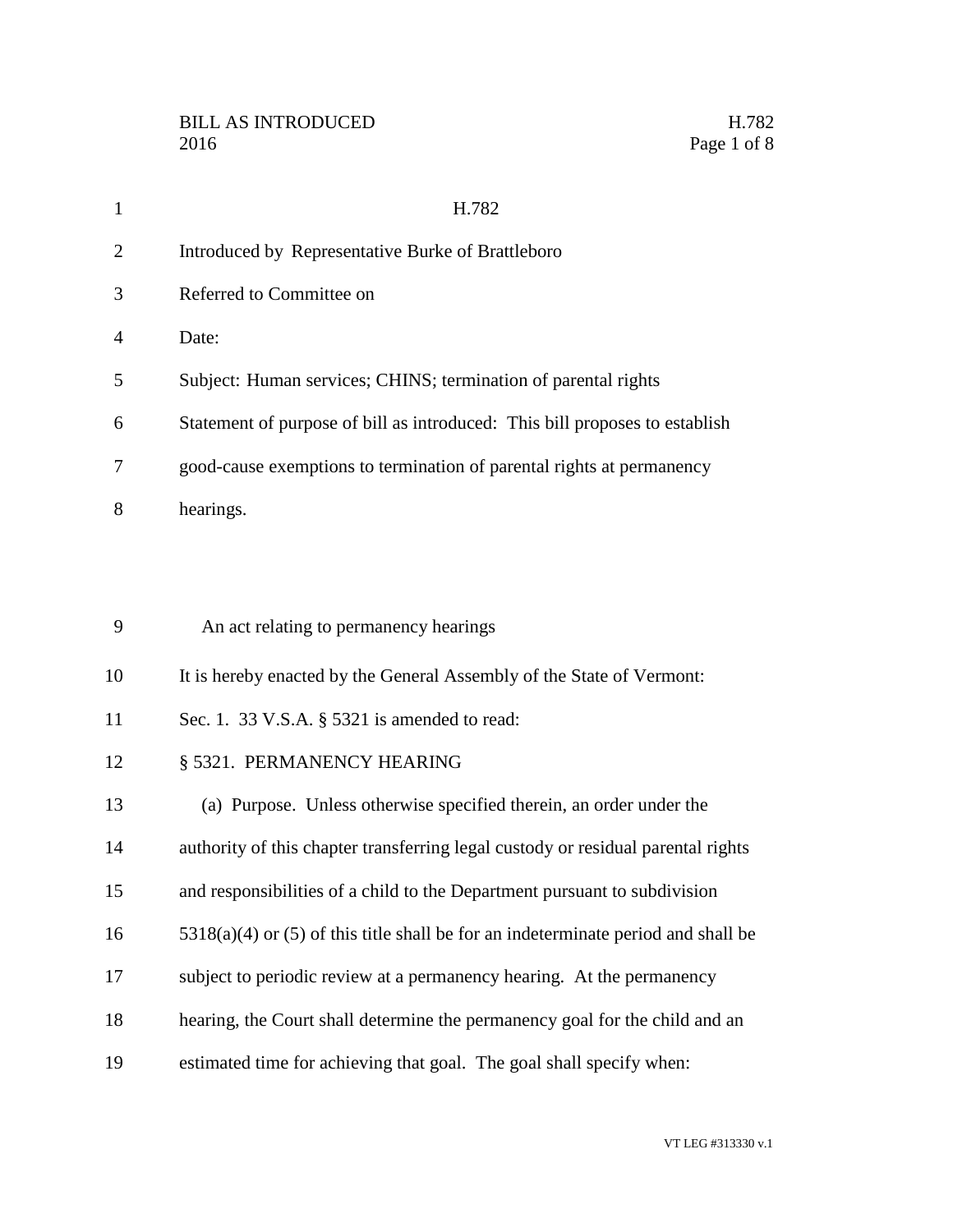| $\mathbf{1}$   | (1) legal custody of the child will be transferred to the parent, guardian,      |
|----------------|----------------------------------------------------------------------------------|
| $\overline{2}$ | or custodian;                                                                    |
| 3              | (2) the child will be released for adoption;                                     |
| $\overline{4}$ | (3) a permanent guardianship will be established for the child;                  |
| 5              | (4) a legal guardianship will be established for the child pursuant to an        |
| 6              | order under 14 V.S.A. chapter 111; or                                            |
| 7              | (5) the child will remain in the same living arrangement or be placed in         |
| 8              | another planned permanent living arrangement because the Commissioner has        |
| 9              | demonstrated to the satisfaction of the Court a compelling reason that it is not |
| 10             | in the child's best interests to:                                                |
| 11             | (A) return home;                                                                 |
| 12             | (B) have residual parental rights terminated and be released for                 |
| 13             | adoption; or                                                                     |
| 14             | (C) be placed with a fit and willing relative or legal guardian.                 |
| 15             | (b) The Court shall adopt a case plan designed to achieve the permanency         |
| 16             | goal. At the permanency review, the Court shall review the permanency plan       |
| 17             | and determine whether the plan advances the permanency goal recommended          |
| 18             | by the Department. The Court may accept or reject the plan, but may not          |
| 19             | designate a particular placement for a child in the Department's legal custody.  |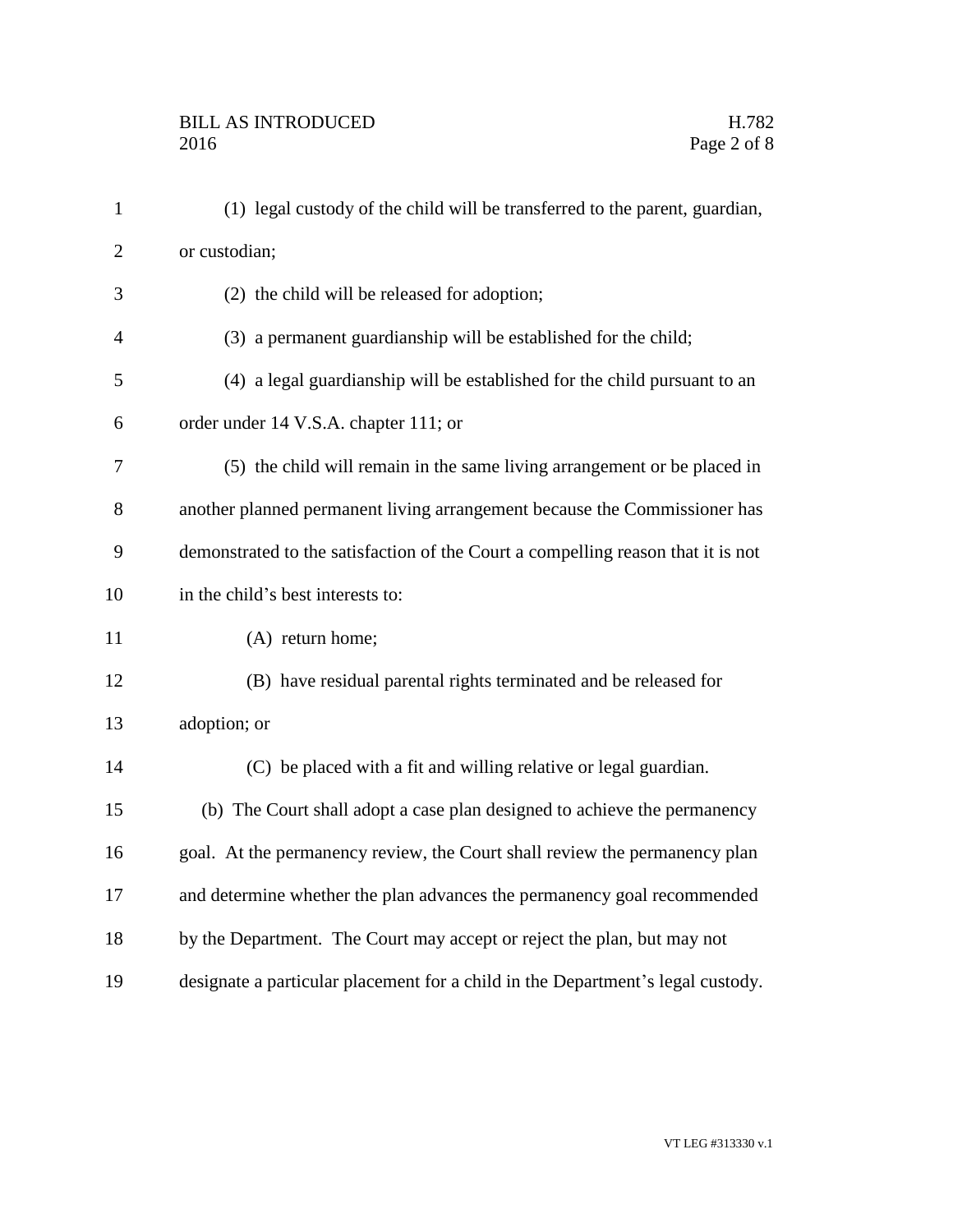# BILL AS INTRODUCED H.782<br>2016 Page 3 of 8

| $\mathbf{1}$   | (c) A permanency review hearing shall be held no less than every                  |
|----------------|-----------------------------------------------------------------------------------|
| $\overline{2}$ | 12 months with the first hearing to be held 12 months after the date the legal    |
| 3              | custody of the child was transferred, subject to the following exceptions:        |
| $\overline{4}$ | (1) If the child was three years of age or younger at the time of the             |
| 5              | initial transfer of legal custody, the Court may order that permanency review     |
| 6              | hearings be held as frequently as every three months.                             |
| 7              | (2) If the child is between the ages of three and six at the time of the          |
| $8\,$          | initial transfer of legal custody, the Court may order that permanency review     |
| 9              | hearings be held as frequently as every six months.                               |
| 10             | (d) If the Court shortens the time for the permanency review hearing for a        |
| 11             | younger sibling, that shortened review interval shall be applied to all siblings  |
| 12             | in the family who are in the legal custody of the Department.                     |
| 13             | (e)(1) The Department shall file with the Court a notice of permanency            |
| 14             | review together with a case plan and recommendation for a permanency goal.        |
| 15             | The Department shall provide notice to the State's Attorney having jurisdiction   |
| 16             | and to all parties to the proceeding in accordance with the rules for family      |
| 17             | proceedings. The Court shall hold a permanency review hearing within 30           |
| 18             | days of the filing of notice by the Department. Failure to give such notice or to |
| 19             | review an order shall not terminate the original order or limit the Court's       |
| 20             | jurisdiction.                                                                     |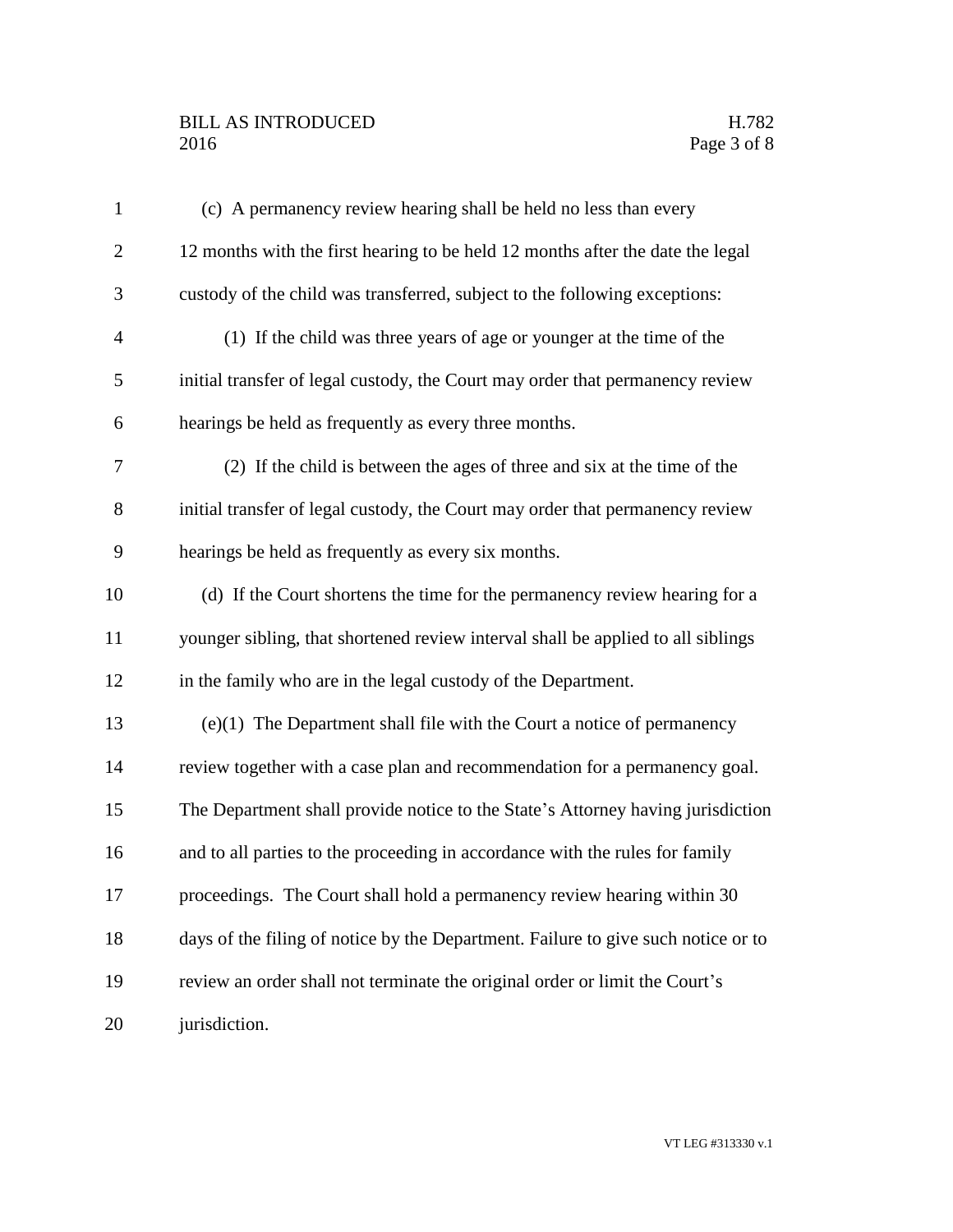# BILL AS INTRODUCED H.782<br>2016 Page 4 of 8

| $\mathbf{1}$   | (2) A foster parent, preadoptive parent, or relative caregiver for the child     |
|----------------|----------------------------------------------------------------------------------|
| $\overline{2}$ | shall be provided notice of and an opportunity to be heard at any permanency     |
| 3              | hearing held with respect to the child. Nothing in this subsection shall be      |
| $\overline{4}$ | construed as affording such person party status in the proceeding.               |
| 5              | (f) All evidence helpful in determining the questions presented, including       |
| 6              | hearsay, may be admitted and relied upon to the extent of its probative value    |
| 7              | even though not competent at an adjudication hearing.                            |
| 8              | (g) The permanency hearing may be held by an administrative body                 |
| 9              | appointed or approved by the Court. The administrative body may consist of       |
| 10             | one but not more than three persons. No person employed by the Department        |
| 11             | shall be a member of the administrative body. In the event that the              |
| 12             | administrative body determines that the existing order should be altered, it     |
| 13             | shall submit its recommendation to the Court for its consideration. In the event |
| 14             | that the administrative body determines that the existing order should not be    |
| 15             | altered, its determination shall be binding unless any party requests review by  |
| 16             | the Court within 10 days of receipt of the determination. A copy of the          |
| 17             | determination shall be sent to each party and to the Court. The Court, on its    |
| 18             | own motion or on the request of any party, shall conduct a review de novo        |
| 19             | within 30 days of receipt of such request.                                       |
| 20             | (h) Upon the filing of a petition for a finding of reasonable efforts and a      |
| 21             | report or affidavit by the Department for Children and Families with notice to   |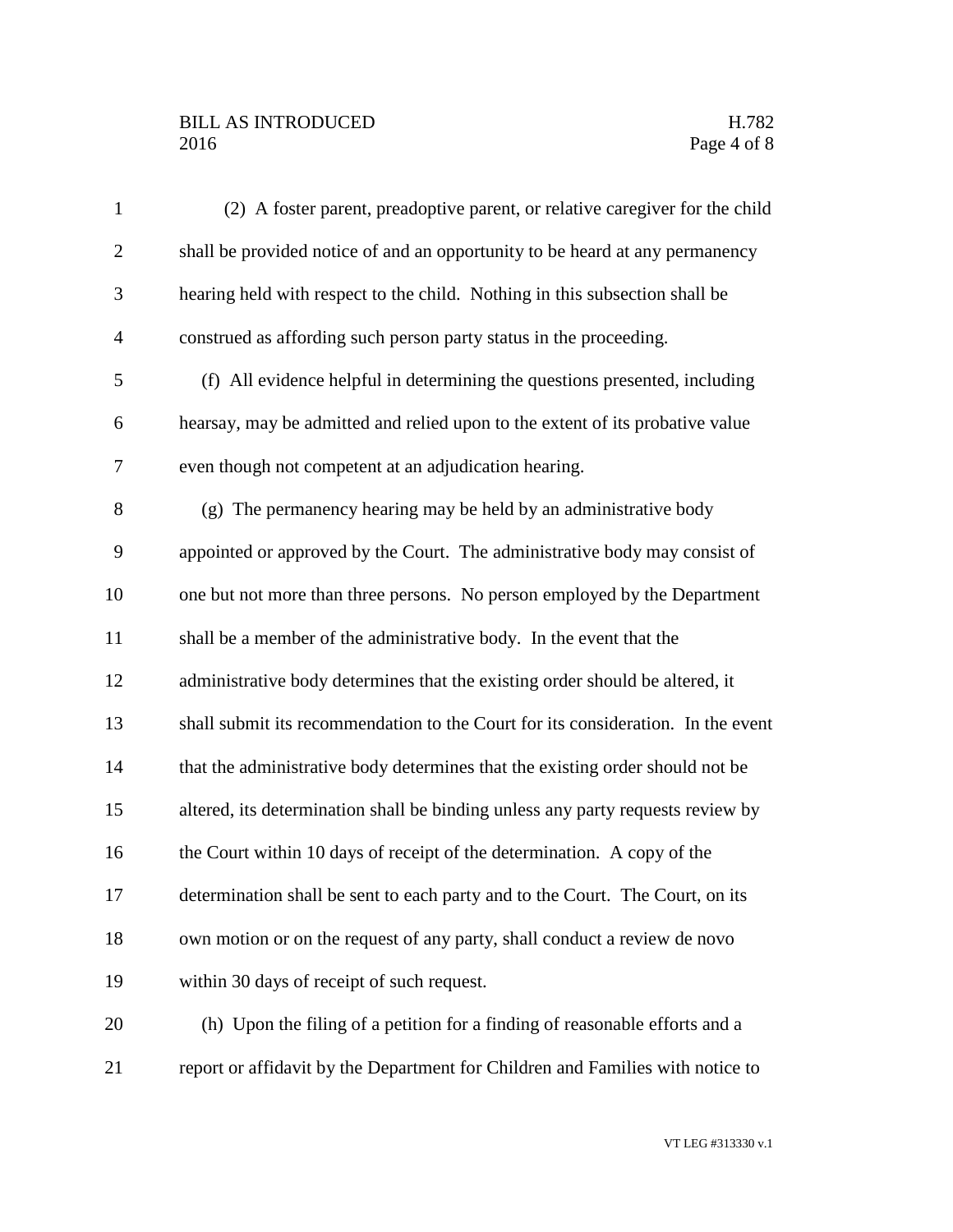| $\mathbf{1}$   | all parties, the Court shall hold a hearing within 30 days of the filing of the |
|----------------|---------------------------------------------------------------------------------|
| $\overline{2}$ | petition to determine, by a preponderance of the evidence, whether the          |
| 3              | Department for Children and Families has made reasonable efforts to finalize    |
| $\overline{4}$ | the permanency plan for the child that is in effect at the time of the hearing. |
| 5              | The hearing may be consolidated with or separate from a permanency hearing.     |
| 6              | Reasonable efforts to finalize a permanency plan may consist of:                |
| 7              | (1) reasonable efforts to reunify the child and family following the            |
| 8              | child's removal from the home, where the permanency plan for the child is       |
| 9              | reunification; or                                                               |
| 10             | (2) reasonable efforts to arrange and finalize an alternate permanent           |
| 11             | living arrangement for the child, in cases where the permanency plan for the    |
| 12             | child does not include reunification.                                           |
| 13             | (i) The court shall order the Department to file a petition seeking             |
| 14             | termination of parental rights if the child has been in out-of-home care for    |
| 15             | 15 of the last 22 months since the date the petition was filed unless the court |
| 16             | makes a good-cause exemption as to why the filing of a termination of parental  |
| 17             | rights petition is not appropriate. Any good-cause finding shall be reviewed at |
| 18             | all subsequent hearings pertaining to the child.                                |
| 19             | (1) As used in this subsection, "good-cause exemption" includes the             |
| 20             | following:                                                                      |
| 21             | (A) the child is being cared for by a relative;                                 |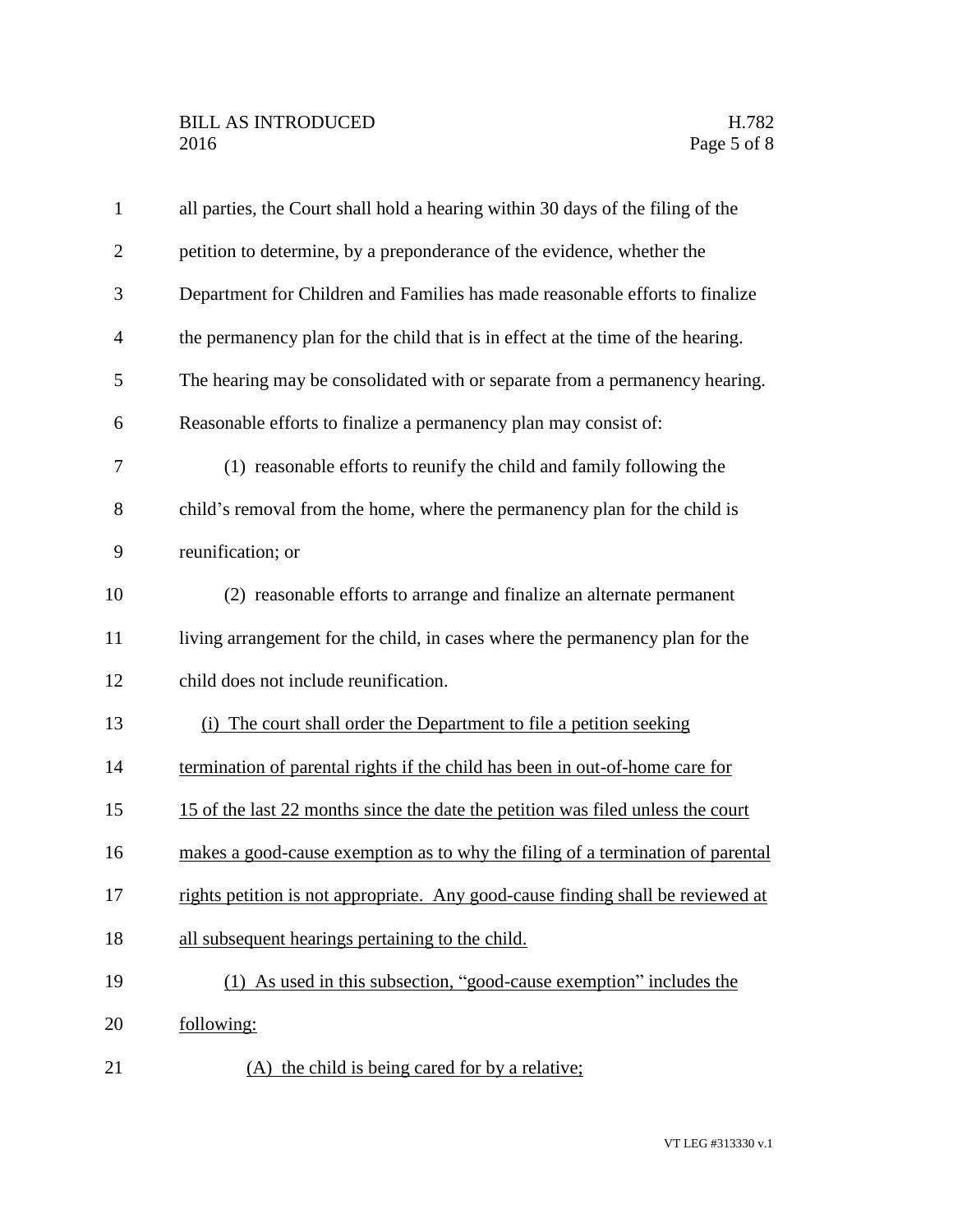# BILL AS INTRODUCED H.782<br>2016 Page 6 of 8

| $\mathbf{1}$   | (B) the Department has not provided to the child's family such                     |
|----------------|------------------------------------------------------------------------------------|
| $\overline{2}$ | services as the court and the Department have deemed necessary for the child's     |
| 3              | safe return home;                                                                  |
| $\overline{4}$ | (C) the Department has documented in the case plan a compelling                    |
| 5              | reason for determining that filing a petition to terminate parental rights would   |
| 6              | not be in the child's best interests;                                              |
| 7              | (D) the parent is incarcerated, or the parent's prior incarceration is a           |
| 8              | significant factor in why the child has been in foster care for 15 of the last     |
| 9              | 22 months, the parent maintains a meaningful role in the child's life, and the     |
| 10             | Department has not documented another reason why it would be otherwise             |
| 11             | appropriate to file a petition pursuant to this section;                           |
| 12             | (E) a parent has been accepted into a dependency treatment court                   |
| 13             | program or long-term substance abuse or dual diagnoses treatment program           |
| 14             | and is demonstrating compliance with treatment goals; or                           |
| 15             | (F) a parent who has been court ordered to complete services                       |
| 16             | necessary for the child's safe return home files a declaration under penalty of    |
| 17             | perjury stating the parent's financial inability to pay for the same court-ordered |
| 18             | services, and also declares the Department was unwilling or unable to pay for      |
| 19             | the same services necessary for the child's safe return home.                      |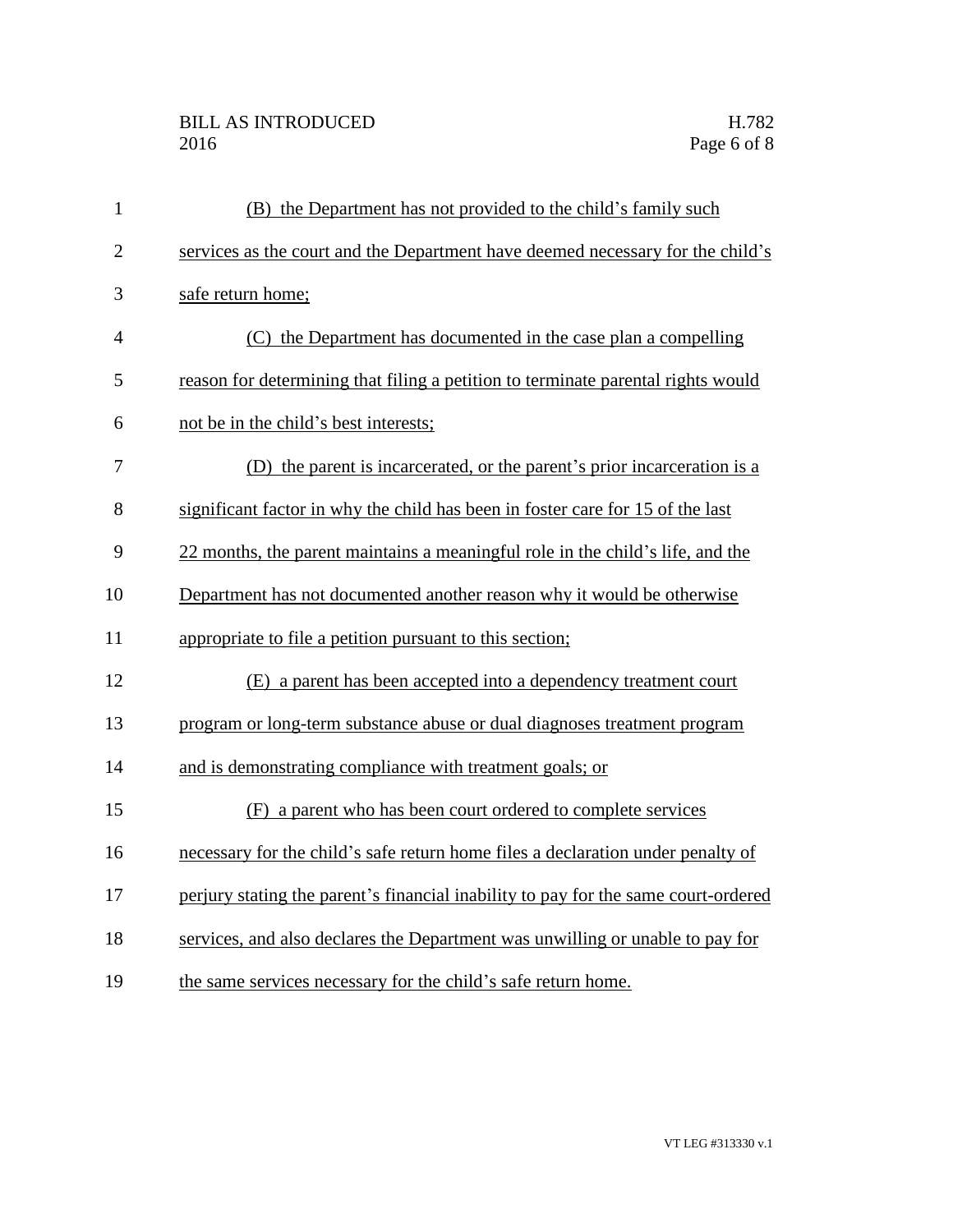# BILL AS INTRODUCED H.782<br>2016 Page 7 of 8

| $\mathbf{1}$   | (2) The court's assessment of whether a parent who is incarcerated                |
|----------------|-----------------------------------------------------------------------------------|
| $\overline{2}$ | maintains a meaningful role in the child's life may include consideration of the  |
| 3              | following:                                                                        |
| 4              | (A) the parent's expressions or acts of manifesting concern for the               |
| 5              | child, such as letters, telephone calls, visits, and other forms of communication |
| 6              | with the child;                                                                   |
| 7              | (B) the parent's efforts to communicate and work with the                         |
| 8              | Department or other individuals for the purpose of complying with the service     |
| 9              | plan and repairing, maintaining, or building the parent-child relationship;       |
| 10             | (C) a positive response by the parent to the reasonable efforts of the            |
| 11             | Department;                                                                       |
| 12             | (D) information provided by individuals or agencies in a reasonable               |
| 13             | position to assist the court in making this assessment, including the parent's    |
| 14             | attorney, correctional and mental health personnel, or other individuals          |
| 15             | providing services to the parent;                                                 |
| 16             | limitations in the parent's access to family support programs,<br>(E)             |
| 17             | therapeutic services, and visiting opportunities, restrictions to telephone and   |
| 18             | mail services, inability to participate in foster care planning meetings, and     |
| 19             | difficulty accessing lawyers and participating meaningfully in court              |
| 20             | proceedings; and                                                                  |